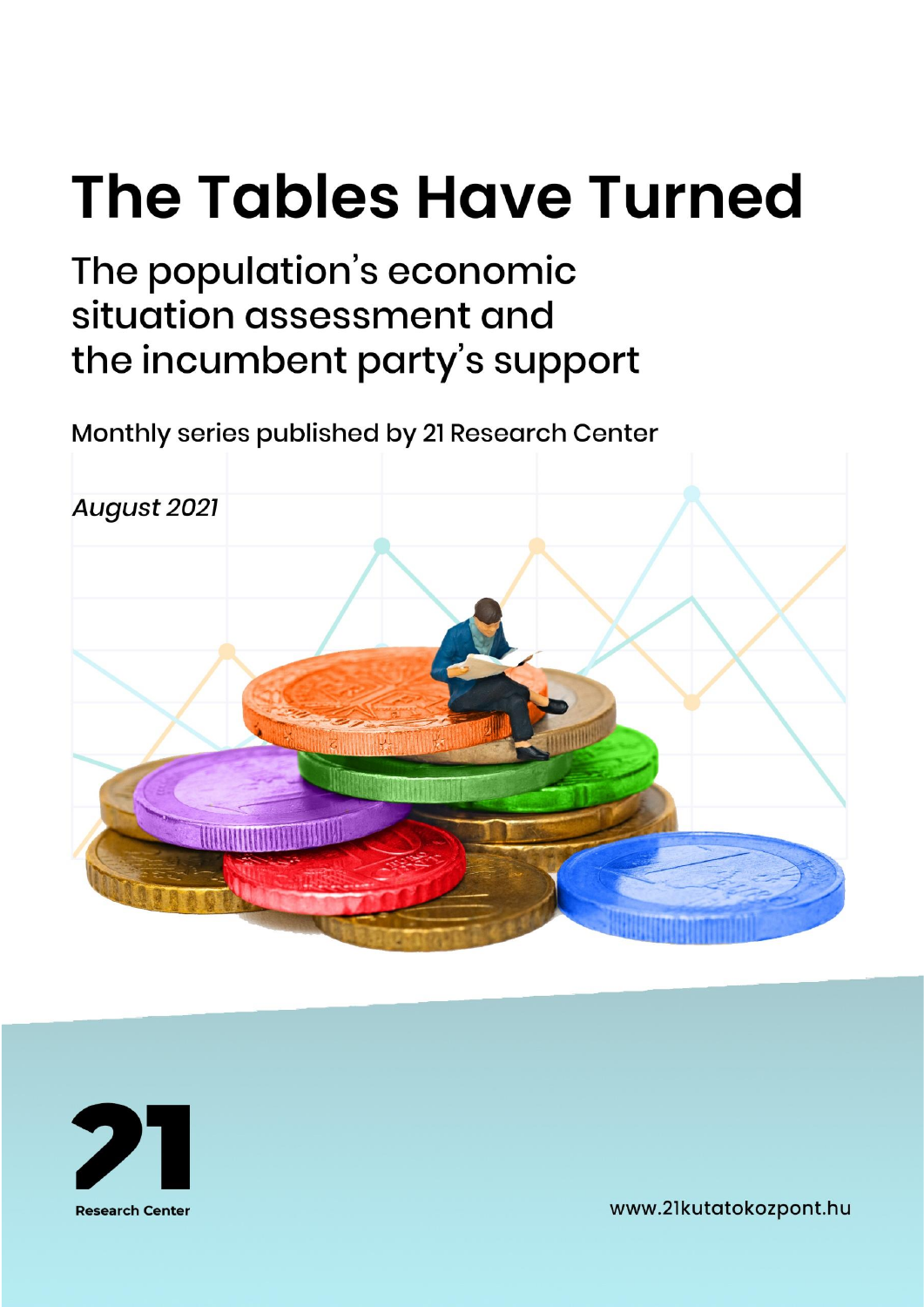

## **Executive Summary**

**In March 2021, 21 Research Centre launched its [monthly analysis](https://21kutatokozpont.hu/wp-content/uploads/2021/03/bizalmi_21marc.pdf) examining the relationship between the population's economic expectations, certain important financial changes affecting the country's financial and social situation, and the support of the respective incumbent parties.**

The [GKI consumer confidence index](https://www.gki.hu/language/hu/2021/08/29/augusztusban-is-felfele-araszolt-a-gki-konjunkturaindexe/) deteriorated by August after the four-month long improving trend, which lasted until the end of the second quarter. In spite of this, the ruling party's popularity has somewhat improved, standing at 47 percent amongst party voters by the end of the summer.

Since the beginning of 2021, Fidesz' support has been essentially stagnant, while the consumer confidence index has been clearly increasing. This trend has changed now, with the gap between the two indicators measured in this analysis widening.

Based on the perceptions for the next one year - measured before the autumn period -, the indicators of economic situation assessment and the perception of unemployment worsened compared to the values measured in June. In fact, these indicators remained high despite the decline in inflation perceptions for the past and the future. However, to a certain degree, the government was able to profit from the more favourable public mood resulting from the latest reopening, and from the more optimistic consumer reviews experienced in summers.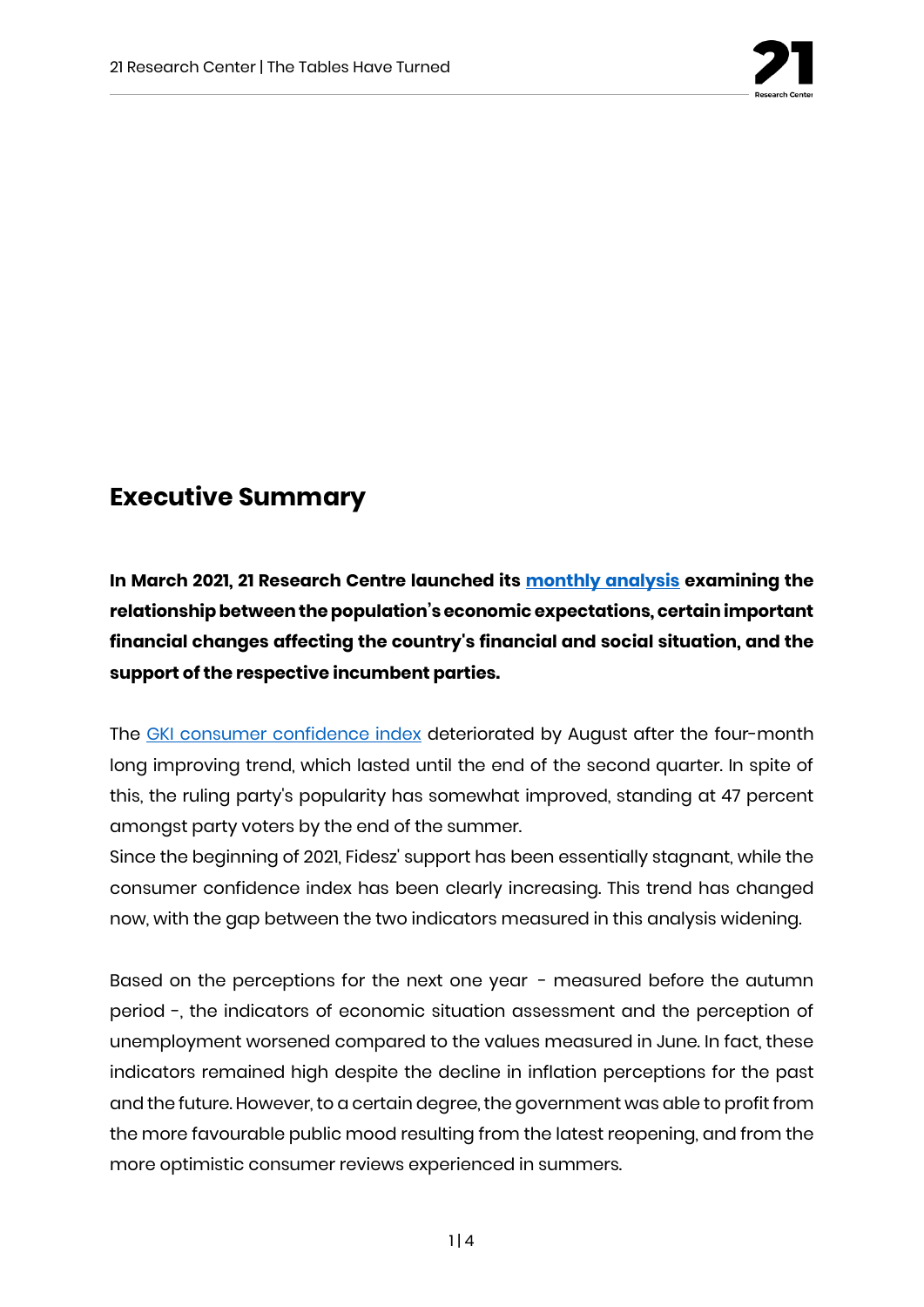

### **Recent Trends**

Based on the values measured in June, the population seemed to believe that we are approaching the "normal" circumstances which characterized pre-pandemic times. However, consumer expectations slightly deteriorated in July and August, while the ruling party's popularity reached 47 percent amongst party voters by the end of the summer. Fidesz's political support followed the previous movements in the consumer confidence index with a short lag.

The GKI consumer confidence index therefore decreased by August after the fourmonth long improving trend, which lasted until the end of the second quarter. Based on more detailed data about the index, the population has assessed their own financial situation and savings opportunities as improving in the last 2 months. However, based on their perceptions for the next year, both the economic situation assessment and the unemployment indicators worsened compared to those measured in June and have remained high despite the population's declining perceptions of past and future inflation.

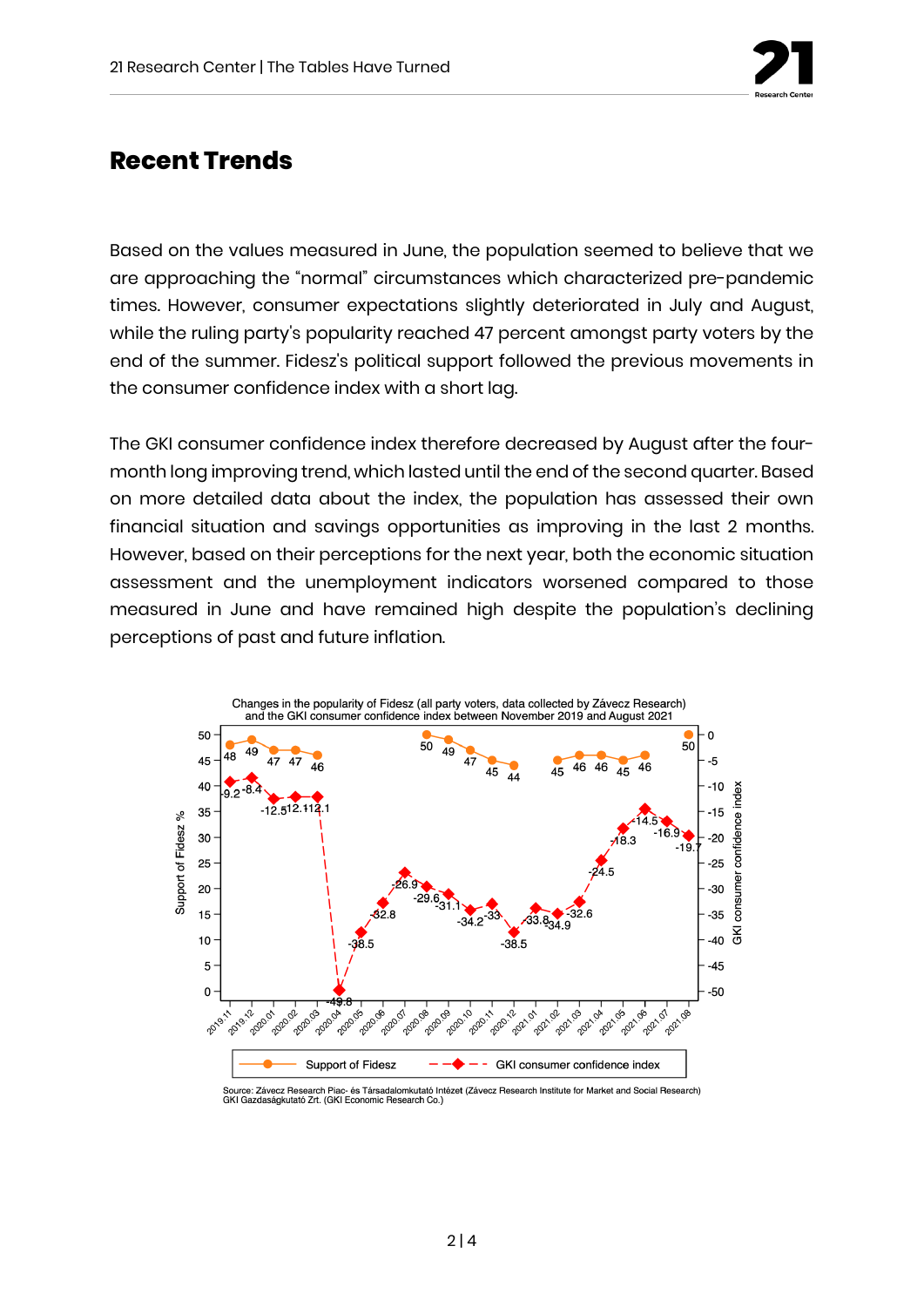

By August, the support of the ruling party slightly increased amongst all groups of voting age as well as all party voters. From the beginning of 2021, Fidesz' support has been essentially stagnating, while the consumer confidence index has increased unequivocally. This trend has changed now, with the gap between the two indicators measured in this analysis widening.

### **About Causes**

Declines in the consumer confidence index are generally related to the deterioration of two sub-indicators for the future (economic situation and unemployment) and to outstanding values of inflation perceptions and expectations. Hence, the consumers' more negative economic situation assessment may also result from inflation and its impact on [real wages.](https://www.portfolio.hu/gazdasag/20210831/zuhant-a-keresetek-vasarloereje-magyarorszagon-ennek-most-kevesen-fognak-orulni-498450) The extra [spending in the summer](https://www.ipsos.com/hu-hu/jarvany-elotti-idoszakot-tulszarnyalo-lakossagi-koltesek) could drive the price increase - which [eased slightly](https://www.portfolio.hu/gazdasag/20210810/itt-vannak-az-mnb-inflacios-mutatoi-melyek-szinten-csokkentek-495924) in the summer - consequent to the previously postponed consumption caused by the pandemic restrictions. Employment rates [increased](https://www.ksh.hu/docs/hun/xftp/gyor/fog/fog2107.html) in the period between June and July, but the growing fear of the population about unemployment could be explained by the uncertainty of possible new restrictions and that of the expiration of seasonal jobs (e.g. tourism, hospitality, commerce, events organization).



Source: Závecz Research Piac- és Társadalomkutató Intézet (Závecz Research Institute for Market and Social Research)<br>GKI Gazdaságkutató Zrt. (GKI Economic Research Co.)